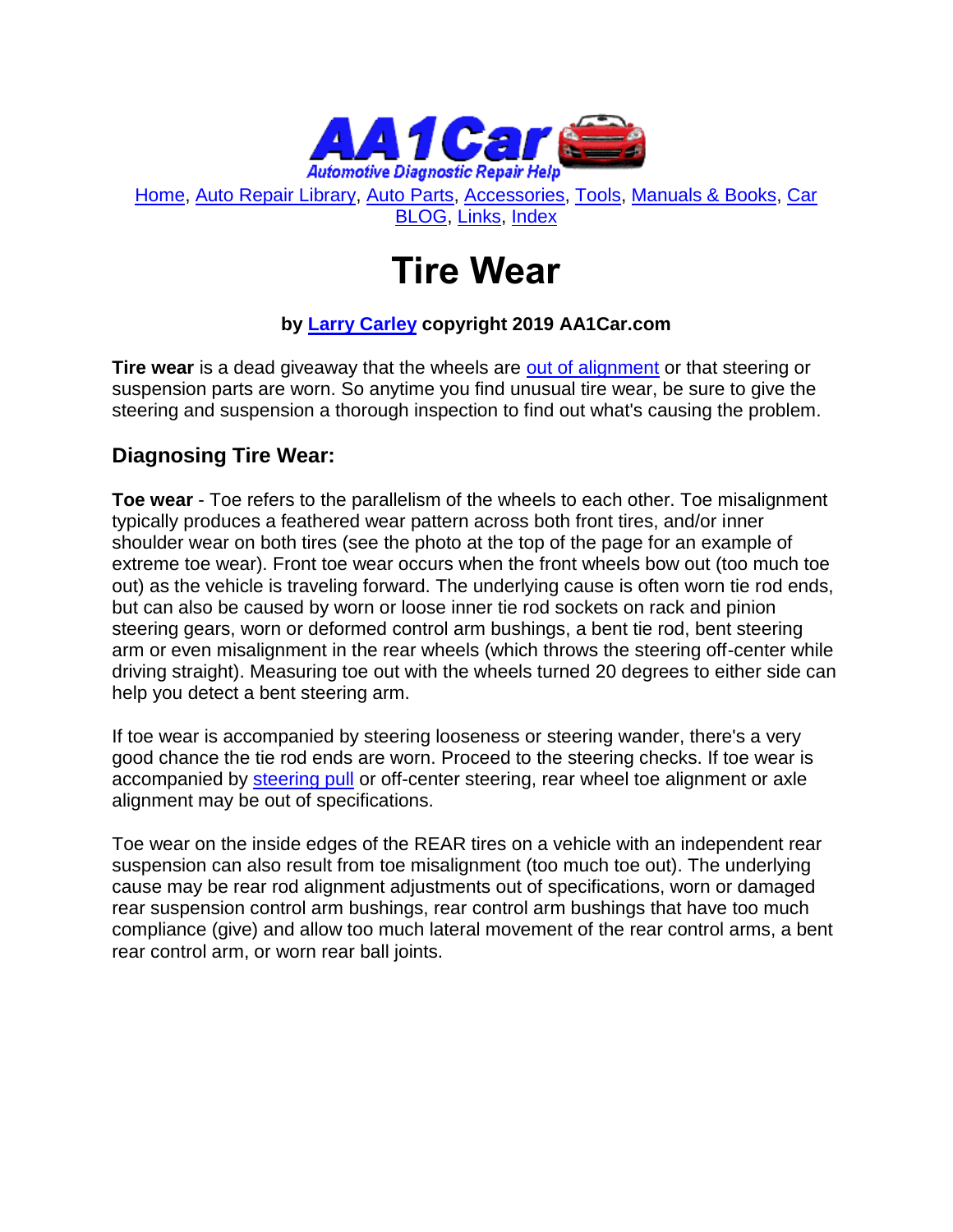

*Severe tread wear caused by misalignment.*

**Camber wear** - Uneven wear on one side of a tire tread may occur when the tire is leaning due to camber misalignment. The underlying cause may be bad control arm bushings, [loose ball joints,](http://www.aa1car.com/library/ball_joints.htm) a bent spindle or [strut,](http://www.aa1car.com/library/strut_suspensions.htm) or a strut tower that s out of its normal position (due to factory misassembly, collision damage, body sag or severe corrosion).

Another overlooked cause of camber wear can be a front-wheel drive engine cradle that has shifted out-of-position to one side. A weak or broken spring can also allow camber changes in the suspension that produce camber wear on a tire.

**Cupped wear** - This may be the result of badly [worn shocks or struts,](http://www.aa1car.com/library/ride1.htm) or [wheel and tire](http://www.aa1car.com/library/tvibes.htm)  [imbalance.](http://www.aa1car.com/library/tvibes.htm)

**Diagonal wear** - Uneven wear that occurs at an angle across the tread or along the edge of the tread on the REAR tires of a FWD car, minivan or SUV with an independent rear suspension. This type of tire wear can be caused by rear toe misalignment, worn rear control arm bushings, excessive flexing of the rear suspension or not rotating the tires often enough (every 6000 to 7500 miles is recommended). A slight variation is **heel-and-toe wear** that occurs along the inside edge of the tread. Heel-and-toe wear is caused by unwanted toe and camber changes that occur while driving. The uneven tread wear produced by diagonal wear or heel-and-toe wear makes the surface of the tire rough, which may produce a rumbling or humming noise while driving that sounds like a bad wheel bearing. You can usually feel the undulations and roughness on the tread by rubbing your hand around the circumference of the tire.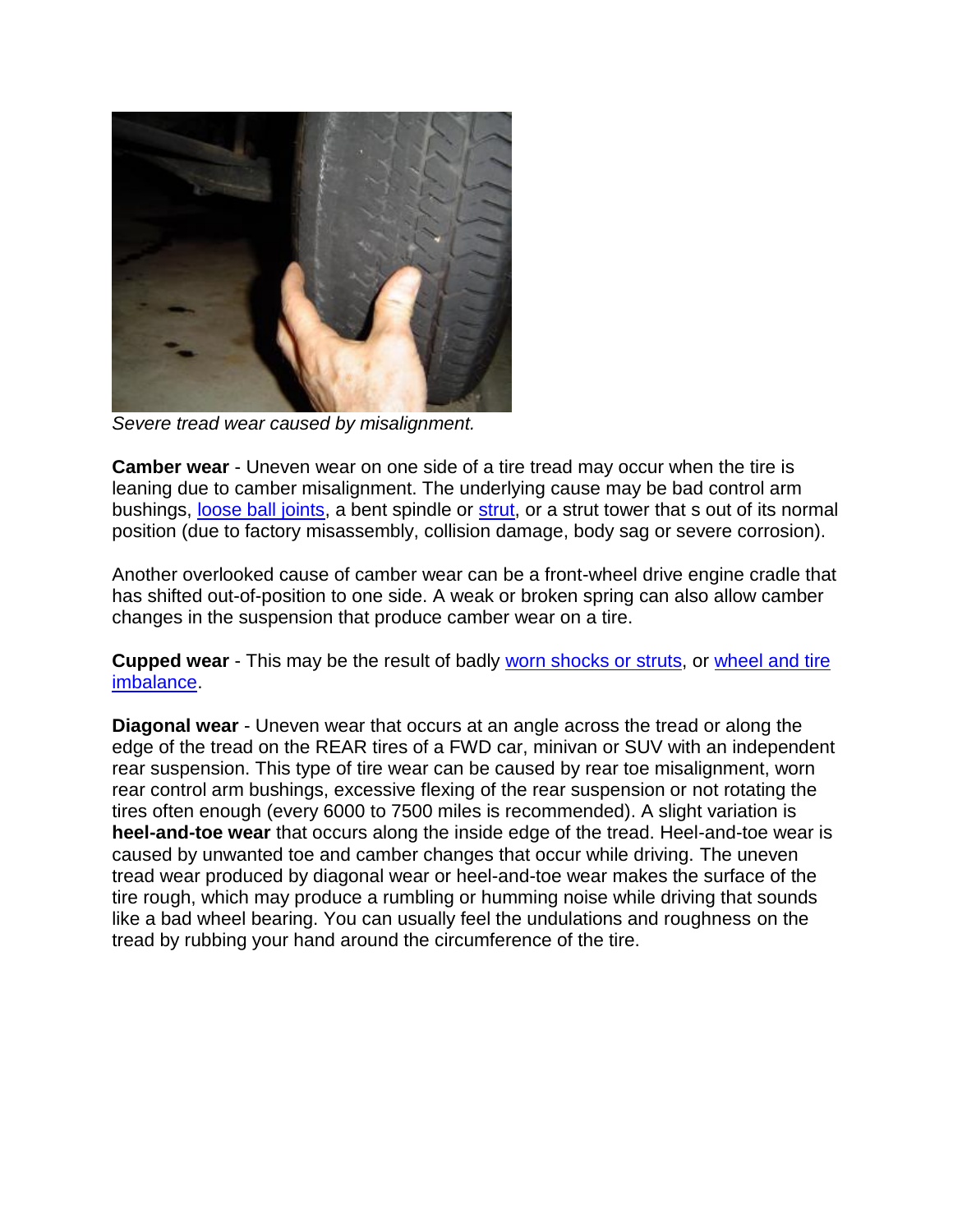

*Tire wear chart*

#### **Measuring Tire Wear**

Tires have wear bars (flat spots)in the tread grooves to visually indicate wear. If the tread is worn down so the wear bars are flush with the surrounding tread, the tire is worn out and needs to be replaced. If you see cords showing through the rubber, the tire is unsafe to drive on and is on the verge of failure. Replace the tire without delay! The same advice goes for any tire that has bulges, deep cracks or the tread is separating from the casing.



Tread wear can be measured using a penny. Place the penny with Lincoln's head upside down in a groove between the treads. If you can't see the top of Lincoln's lead, the tire is okay and still has some wear left in it. But if the top of Lincoln's head is flush with the tread, the tread depth is 2/32-inch (1.6mm) or less, indicating the tire is worn out and needs to be replaced.

Some experts now say the same test should now be done with a quarter. If the top of Washington's head is flush with the tread when you place a quarter upside down in a groove, the tread depth is 4/32-inch (3.2mm). Though the tire still has some tread wear left, braking, traction and handling are significantly reduced on wet pavement compared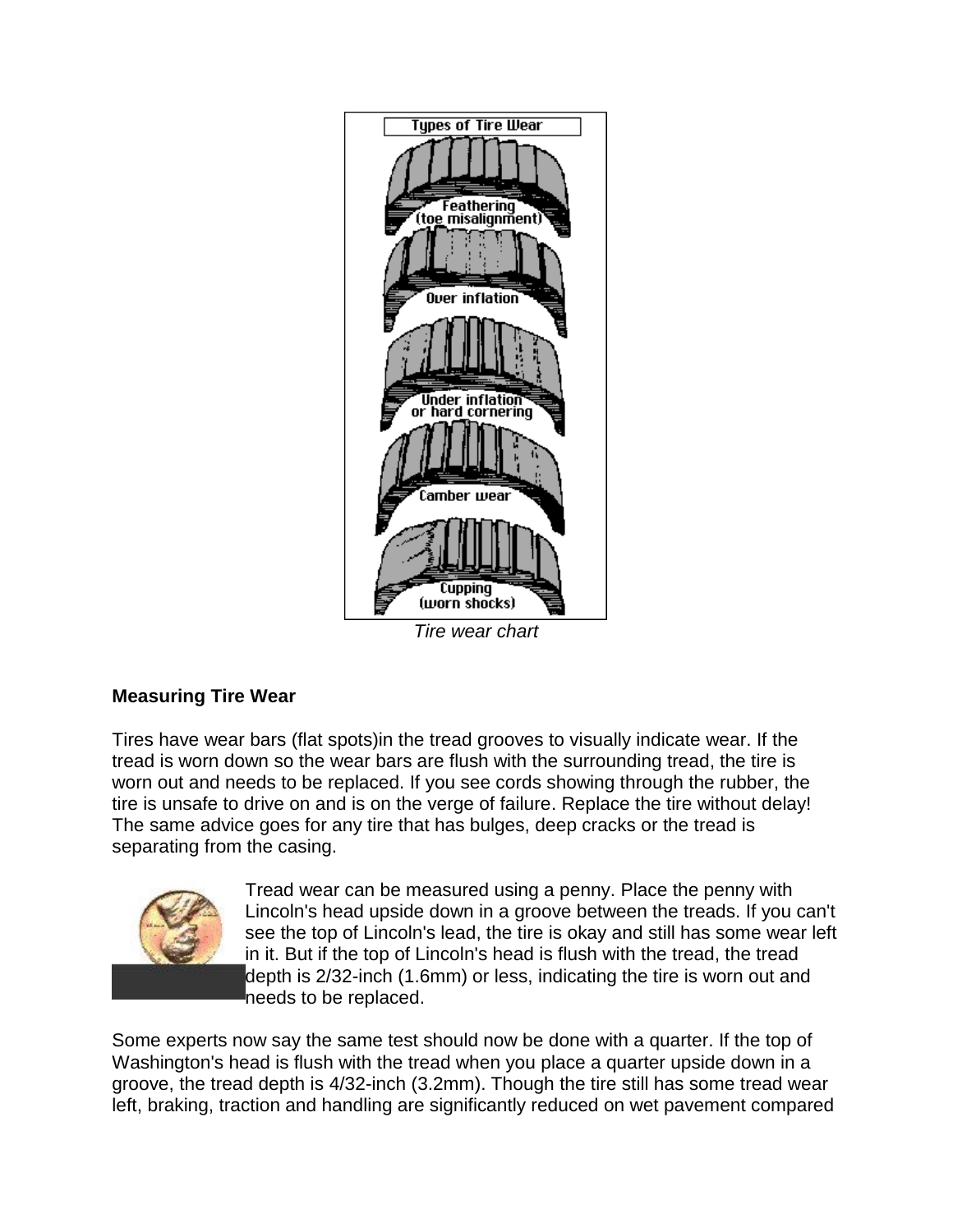to a tire with more tread on it. Because of this, many experts now recommend replacing tires when the tread depth is worn down to 4/32-inch or less if you drive in an area that receives a lot of rain or snow.



*Tire tread wear can be measured with a simple gauge like this. Tread depth should be checked in the middle of the tread, and in about one inch from each side of the tread.* 

*Tread depth should also be measured at several different locations around the circumference of the tire to check for flat spots.* 

### **Causes of Tire Wear:**

### **K** Toe or Camber Misalignment

The tires have to roll straight and true, be perpendicular to the road surface (camber) and be parallel to each other (toe) to minimize tread wear. If the wheels are out of alignment, tread wear will increase. Toe misalignment has the greatest effect on tread wear, while camber misalignment causes wear on the inside or outside edge of the tread.

If your tires are wearing unevenly or rapidly, you should have the alignment of all four wheels checked. If toe or camber are out of specifications, the wheels need to be realigned back to factory specifications. This should always be done if you are buying a new set of tires.

### **Worn Tie Rod Ends**

The most common cause of rapid tread wear on the front tires is toe misalignment due to worn tie rod ends in the steering linkage. A bent tie rod or steering arm can also change toe alignment, but in most cases the problem is the tie rod ends are worn out and have too much play.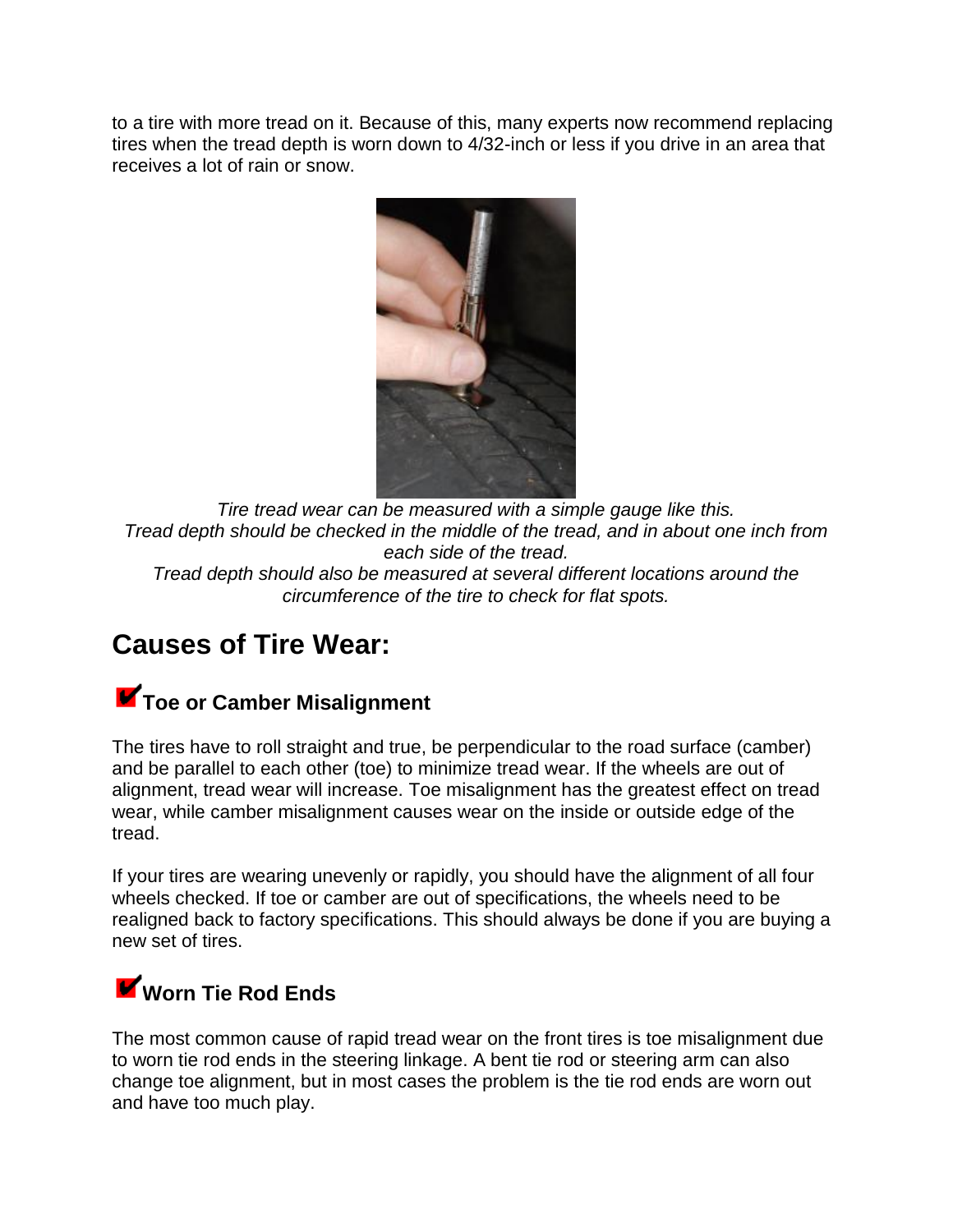As a rule, inner and outer tie rod ends should show no visible vertical or horizontal play when rocking the steering back and forth with the full weight of the vehicle on its wheels. If you see any movement in the joint, the tie rod end needs to be replaced.

The inner tie rod sockets on rack and pinion steering gears are enclosed in bellows, making them more difficult to inspect. If the bellows are rubber, you can check for looseness by squeezing the bellows and pinching each socket while pushing outward on the wheel or while a helper rocks the steering wheel. If you feel movement, the sockets are loose and need to be replaced.

You can't do this check with hard plastic bellows, so lock the steering wheel with a holder and watch for any in or out movement in the tie rod while pulling and pushing on the wheels. Also pay attention to the rack mounts. Loose, deteriorated or broken mounts may allow the rack housing to move as the wheels are steered. This can cause steering wander and noise.

With parallelogram steering systems, pay close attention to the amount of play in the idler arm. Looseness here can cause steering wander and toe wear. Pitman arms should show no vertical looseness. Center links should be like tie rod ends and show no vertical or horizontal play.



#### **How to Check Your Steering**

The steering can be inspected using a technique called the "dry park" check. With the full weight of the vehicle on the wheels, have a helper rock the steering wheel while you look for play or looseness in the steering linkage and steering column. On some vehicles, this can be done by reaching up and rocking the steering column coupling from underneath while the vehicle is sitting on ramps or a drive-on ramp-style lift. The dry park method of checking for looseness is generally the best procedure to use because the weight of the vehicle on the wheels creates resistance that makes it easier to see play.

The dry park method is also a good way to find loose upper strut bearing assemblies. While rocking the steering back and forth, watch for strut movement in the strut tower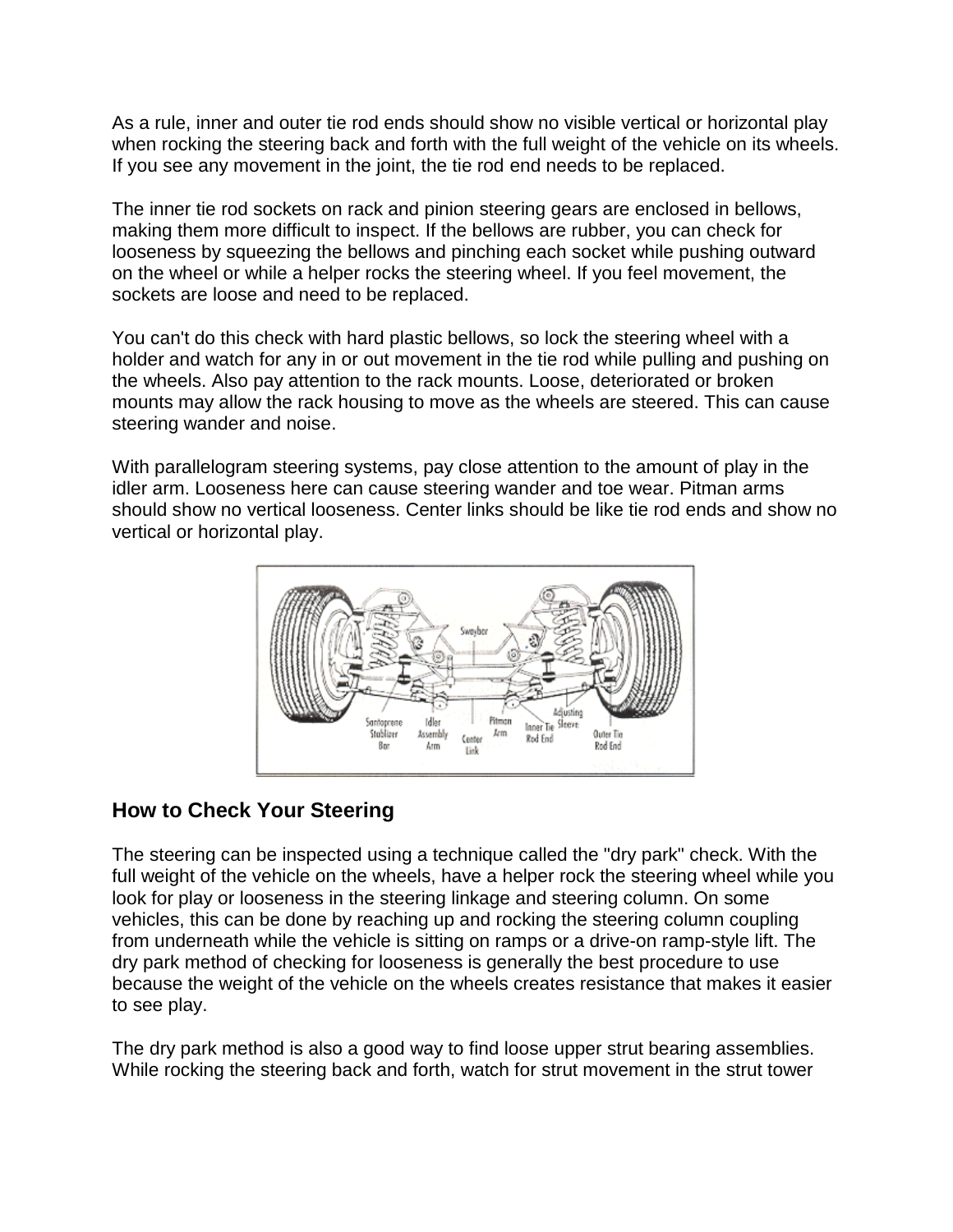opening. Any wobble would tell you the strut bearing plate is worn and needs to be replaced.

While rocking the wheel back and forth, also watch the control arm bushings for excessive movement. You can also check the bearings by gently prying against the control arm to see if the bushings allow much movement. A little "give" with rubber and elastomer bushings is normal, but if you see more than about 1/8 inch it may mean the bushing has collapsed. Metal bushings should have little or no play. Bouncing the suspension can help you identify noisy bushings.

### **Underinflated Tires**

If the tires are not maintained at the recommended pressure and are underinflated, the tread flexes more than usual as the tire rotates. Over many miles, this will increase tread wear. Check the pressure in each tire with an accurate gauge, and inflate the tires to the pressure recommended in your owners manual or the inflation decal in the glovebox or door pillar.

### **K** Sagging Springs or Bent Suspension Parts

Weak, sagging springs can cause a los of ride height that throws off wheel alignment. Coil and leaf springs sag with age, which can alter camber as well as caster alignment. Measuring ride height will tell you if the springs are still within specifications or not.

If ride height is below specifications, the springs need to be shimmed or replaced. If ride height is okay but camber is out of specifications and a tire shows heavy shoulder wear, a strut or steering knuckle may be bent. This type of damage can be found by having the Steering Axis Inclination (SAI) checked on an alignment machine.

A strut tower that is leaning in or out will affect camber alignment and show a SAI reading that is out of specifications. If the strut tower is pushed back or pulled forward, it will upset caster but SAI will still read within specifications.

A bent spindle can affect either camber or caster or both depending on which way its bent. Also, a bent control arm and/or collapsed control arm bushing can upset camber and/or caster.

# **Worn Ball Joints**

Worn ball joints can also effect wheel alignment and cause uneven tire wear. If the ball joints have built-in wear indicators, joint play should be checked with the weight of the vehicle on the wheels. Ball joints without built-in wear indicators are generally checked by raising the suspension to take the weight off of the joints. But procedures vary.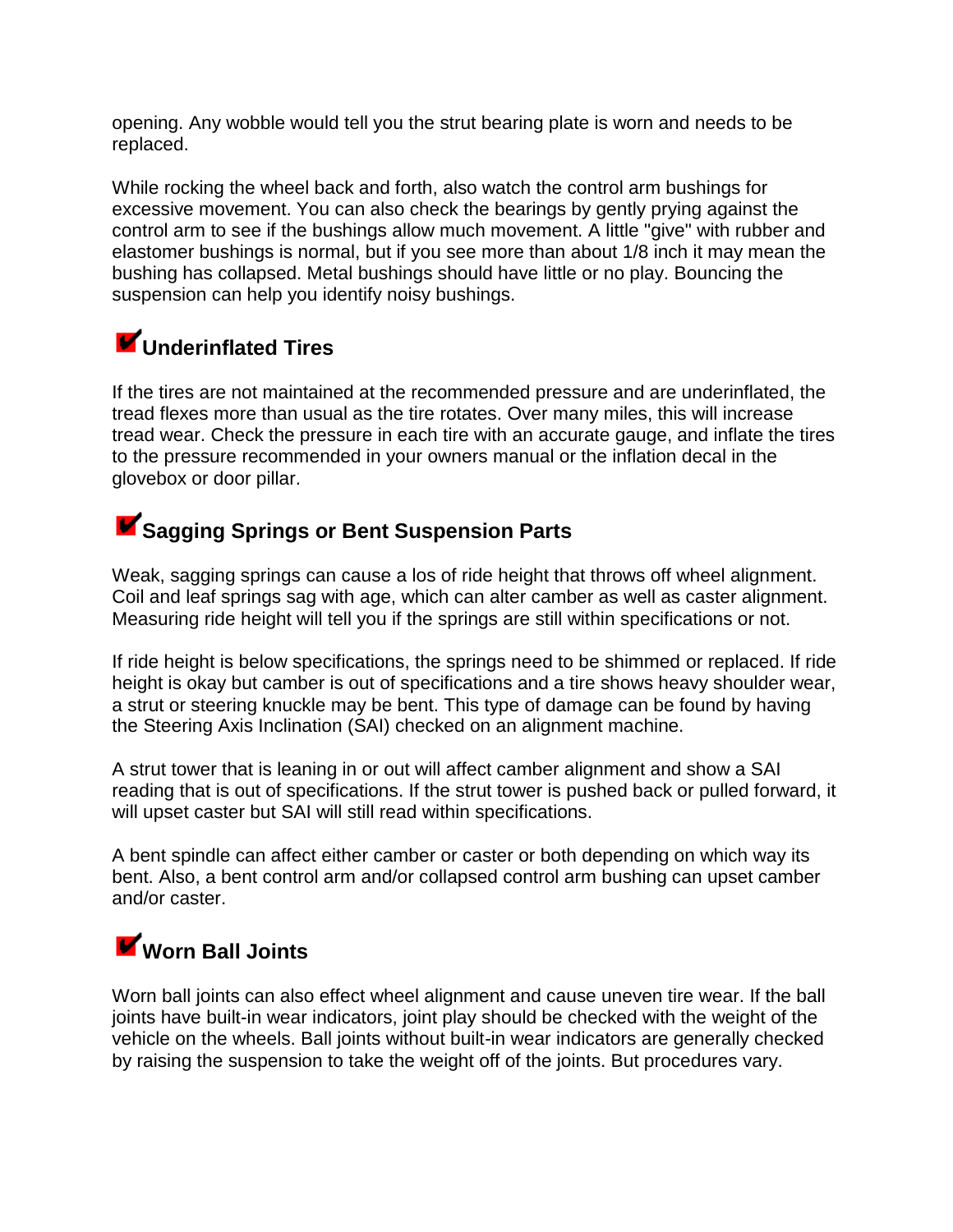On rear-wheel drive applications with SLA suspensions where the spring is on the lower control arm, modified strut suspensions which also have the spring on the lower control arm, and front-wheel drive wishbone strut suspensions where the spring is on the strut but the strut is connected to the lower control arm, the lower ball joints carry the weight and must be unloaded to measure play. This is done by raising the vehicle and supporting the lower control arms to take the weight off the lower ball joints, then pulling on or prying against the wheel (not the ball joint) to measure vertical and horizontal play in both the lower and upper ball joints.

If an SLA suspension has the coil spring over the top arm, the upper joints are loaded. To check these joints, the vehicle has to be raised and the upper control arms blocked or supported to unload the upper joints.

With MacPherson struts, the strut supports the load so the lower ball joints are unloaded. To measure play, raise the vehicle and allow the suspension to hang free. Then push on or pry against the wheel to measure vertical and horizontal play in the lower ball joints with a dial indicator.

### **Worn Control Arm Bushings**

Rubber or elastomer bushings are located in the ends of the control arms where they attach to the chassis. The bolt that passes through the bushings serves as a pivot point so the control arm can move up and down with the suspension. If the bushing has deteriorated or deformed with age, it can throw the control arm out of position causing a change in camber alignment. Worn bushings can be replaced to restore proper alignment, but the bushings require special tools or a press to replace. Replacing the stock bushings with firmer aftermarket urethane bushings can reduce compliance and flex for a firmer ride and better control.



# **Worn Struts or Shock Absorbers**

Tire wear can also be caused by worn struts or shock absorbers. The dampers help keep the tires in contact with the road as it encounters bumps and dips. Wear shocks or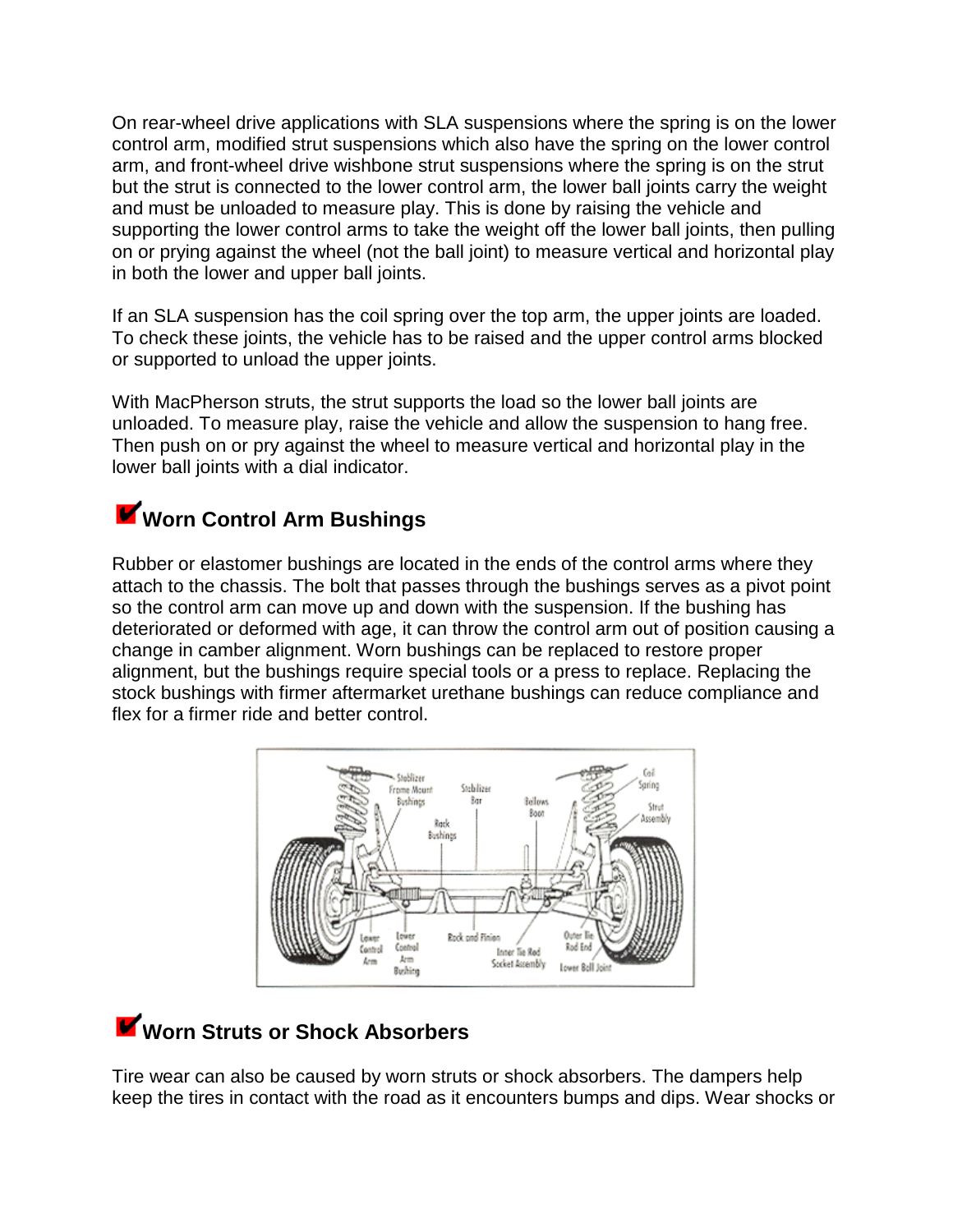struts allow the wheels to bounce too much, which typically results in a cupped wear pattern on the tread. You may also feel the steering shudder after hitting a bump if the shocks are worn.

A "bounce test" will usually tell you if your shocks or struts are worn. Rock the suspension up and down several times, then release it. If the shocks are good, the vehicle should stop rocking almost immediately. But if it continues to rock up and down several times, you need new shocks or struts.

When visually inspecting the shocks and struts, look for:

- Physical damage (broken mountings, bent rods, etc.).
- Fluid leakage (which indicates seal failure).
- Loose, collapsed or cracked rubber mounting bushings.
- Physical contact with other suspension components, exhaust pipes or brake lines.

### **Aggressive Driving Accelerates Tire Wear**

Tires don't last long on race cars, so they may need to be changed several times during a race. The same is true for tires on a vehicle that is driven aggressively, especially in city stop-and-go traffic. Hard cornering, spinning the tires when accelerating, and standing on the brakes can all wear tread off the tires very quickly. Teenage drivers and people who drive pizza delivery vehicles can wear out tires extremely fast. Changing your driving habits can extend tire life and save you the cost of having to replace your tires prematurely.

### **Cheap Tires Don't Last Long**

The ingredients that go into the rubber compound to make the tread have a huge bearing on how well a tire can resist wear. The higher the amount of carbon black, silica and other wear-resistant ingredients in the compound, the tougher the tread and the longer it will last. But the trade off may be increased ride harshness and loss of dry traction. Tire manufacturers choose formulate compounds to optimize traction, tread wear and cost. Cheaper tires as well as racing tires typically use softer rubber compounds. Softer rubber is good for dry traction, but not for wear resistance.

Tires with low tread wear ratings (200 or less) will not last as many miles as tires with higher tread wear ratings (over 300 or 400). The higher the tread wear rating, the more miles you should get from your tires. The tread wear rating can be found on the tire sidewall.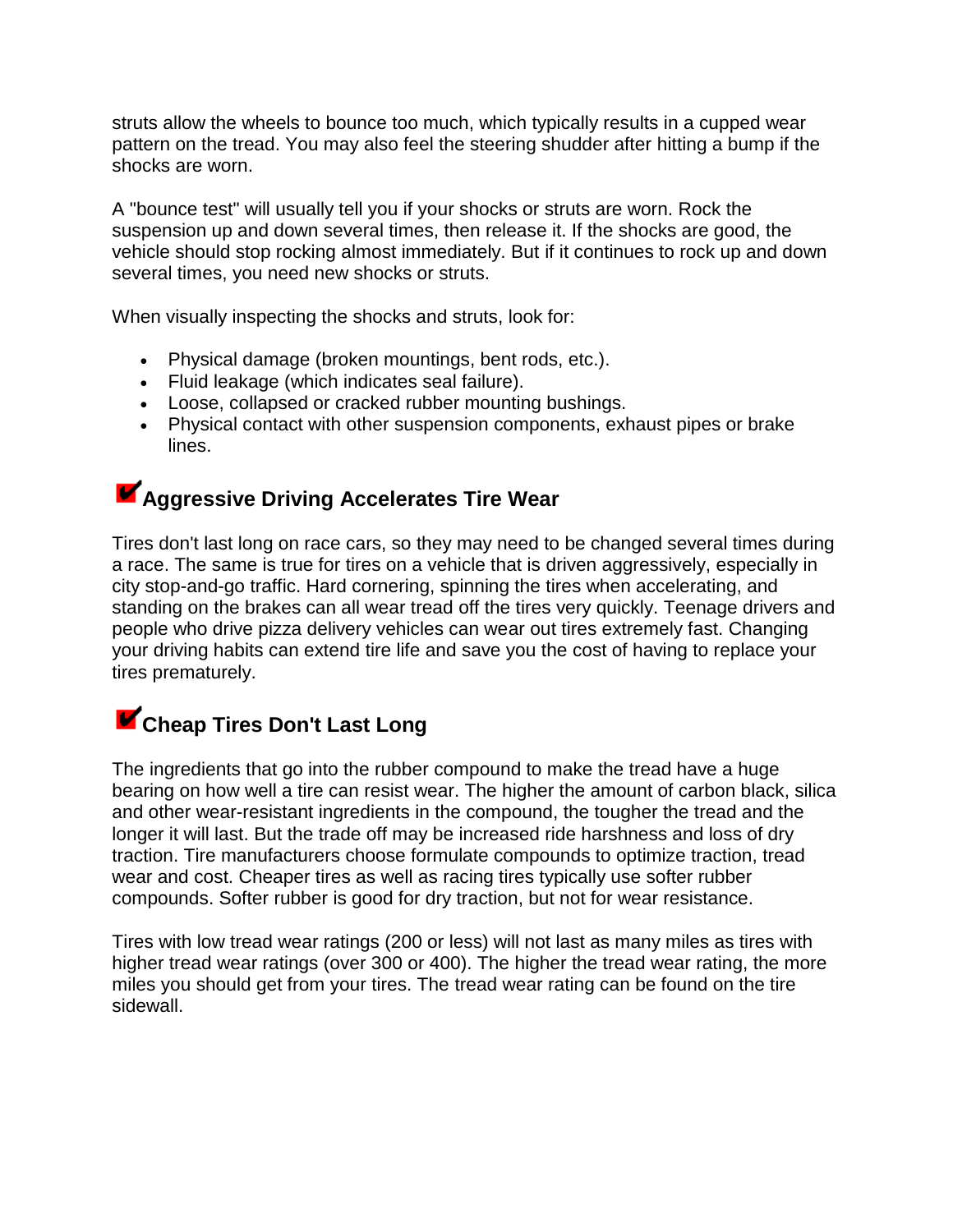## **How Long Should Tires Last?**

How many miles should you expect to get from a new set of tires? How long a given set of tires will actually last on your vehicle depends on a number of variables. These include the tread wear rating of the tires, wheel alignment, tire inflation pressure, whether or not you rotate your tires regularly, how you drive your vehicle (aggressive driving and braking increases war dramatically), the type of road surfaces on which you drive (rougher roads increase wear) and ambient temperatures (hotter weather is harder on tires).

The TREAD WEAR rating on the sidewall of a tire gives a relative index rating of tread life compared to other tires. Tire manufacturers are careful NOT to make a specific mileage claim based on the tread wear number because of the variables that can affect tire life we just listed. However, you can use the tread wear rating index to get a rough approximation of how long your tires SHOULD last provided the wheels on your vehicles are within alignment specifications, you keep your tires properly inflated, and you rotate all four of your tires every 6,000 to 7,500 miles.

The higher the tread wear index rating, the more miles the tires should last. In general tires with ratings of less than 300 are soft compound tires that have been optimized for dry weather traction. Some racing tires may have tread wear ratings as low as 120 to 140. Many premium quality passenger car tires will have a tread wear rating in the 400 to 500 range. Some tires may have a tread wear rating over 600 and are made with special rubber compounds optimized for maximum tire life.

Here's the rule of thumb for estimating tire life using the three-digit tread wear index number on the tire:

#### **Double the tread wear index number, then multiply 100**

Example: A tire has a tread wear rating of 400. If you double the index rating and multiply by 100 you get a projected tire life of 80,000 miles. This is the number of miles a tire with a tread rating of 400 should be capable of achieving under normal circumstances with non-aggressive driving, proper maintenance and wheel alignment. This is no guarantee the tire will actually last that many miles, but it should come fairly close provided you check and maintain the tire inflation pressure to the recommended pressure, rotate the tires as required, and have no alignment or chassis problems that would cause rapid or uneven tire wear.

Most tires come with about 10/32 inch of tread depth when new. Tires should be replaced when the tread is worn down to 2/32 inch, which means the tire wears about 8/32 inch during its lifespan. If a tire lasts 80,000 miles, it wears about 1/32 inch for every 10,000 miles driven. If a tire lasts 60,000 miles, it wears 1/32 inch for every 7,500 miles driven. If a tire lasts 40,000 miles, it wears 1/32 inch for every 5,000 miles driven.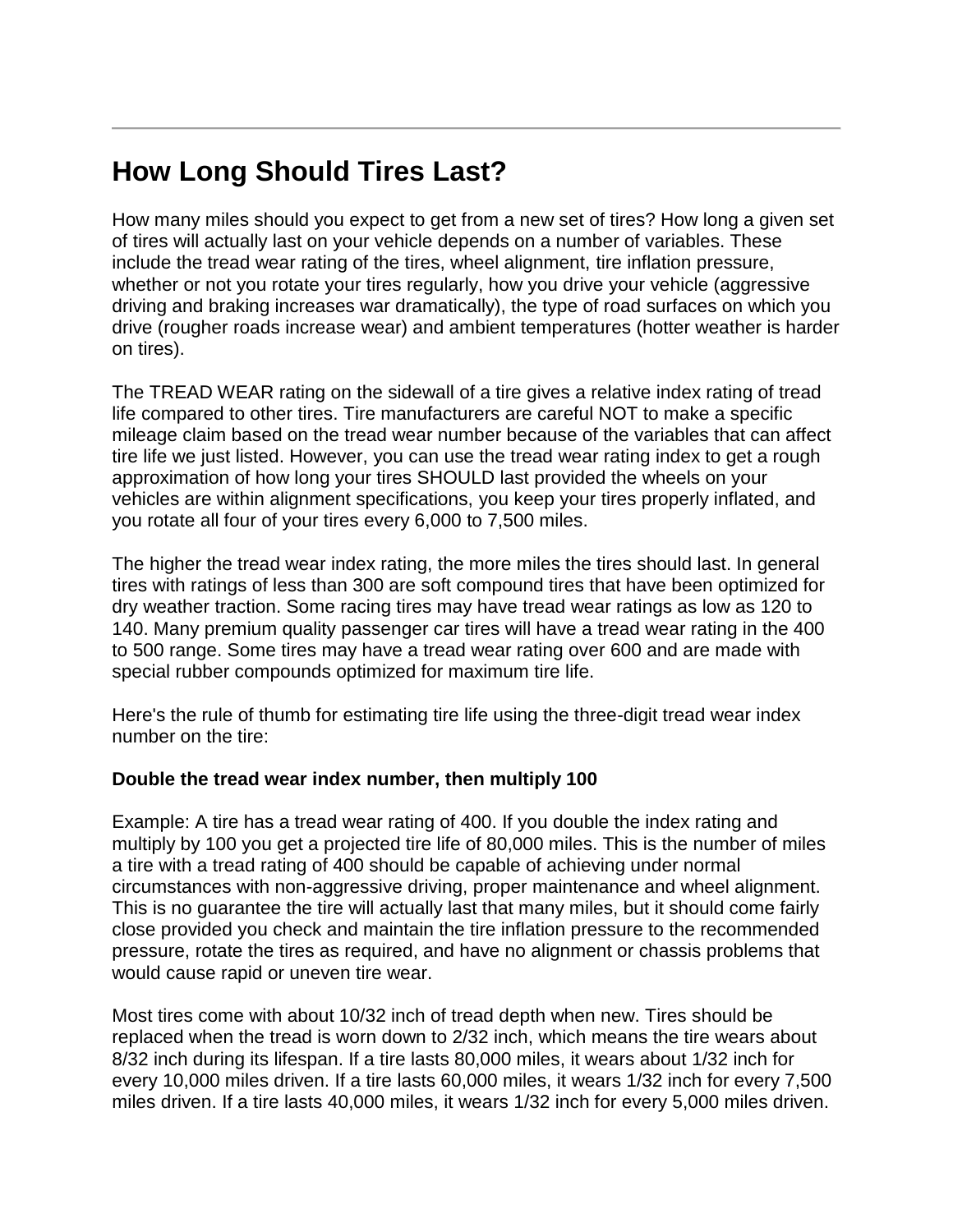These are approximations because the rate at which any tire wears will depend on the hardness or softness and flexibility of the rubber compound in the tire, wheel alignment, how the tires are maintained and how the vehicle is driven.

#### **What About Tire Mileage Warranties?**

Tire retailers and manufacturers often offer a pro-rated mileage warranty on certain tires. The warranty does NOT guarantee the tire will actually last the advertised number of miles, but it does imply the mileage potential of the tire for normal driving. The prorated warranty means if the tread on the tire wears down to 2/32-inch before the warranty mileage is reached, the tire dealer or manufacturer will note how many miles the tires actually lasted, subtract that number from the warranty mileage on the tire, and give you a certain amount of credit toward your next set of tires you purchase from them.

Example: Say you buy a new set of tires that are warrantied to last 75,000 miles. But the tires wear out in 50,000 miles (and there are no alignment issues, no worn or damaged steering or suspension parts that would void the tire warranty, and you had the tire dealer rotate your tires every 6,000 miles). Because you only got about twothirds of the expected tire life, the tire dealer owes you the equivalent of 25,000 miles of tread wear you didn't get. He should take about one third off the price of the next set of tires you buy to offset the difference. That's how a pro-rated tire warranty usually works.

#### **Are Used Tires Safe?**

If you need to buy tires, may seem like a more affordable alternative to buying new tires. Used tires are a risk, but they can be safe if they meet certain criteria. For more information on this subject, see [Used Tires.](http://www.aa1car.com/library/used_tires.htm)

#### **WARNING: DO NOT USE OIL, GREASE, ANTI-SEIZE OR LUBRICANTS ON LUG NUTS WHEN CHANGING OR ROTATING TIRES**

Proper torque on lug nuts is very important for three reasons. One is to keep the lug nuts from loosening up and the wheel coming loose, another is to prevent distortion of the brake rotor behind the wheel, and a third is to prevent broken studs. A torque wrench should ALWAYS be used for final tightening of the lug nuts, and the nuts should always be tightened to the recommended specifications.

**CAUTION:** Torque specifications for lug nuts are for **CLEAN**and **DRY** studs and lug nuts. That means no oil, no grease, no anti-seize and no lubricants of any kind. Any of these products will reduce the friction between the threads. This may seem like a good thing to prevent rust and frozen lug nuts, but the reduction in friction means a much higher percentage of the applied torque (up to 25% or more) will go toward loading the lug nuts. The end result may be brake rotor distortion or broken studs!

Wheel studs should be cleaned with a wire brush to remove rust and dirt **BEFORE** the wheels are mounted. If